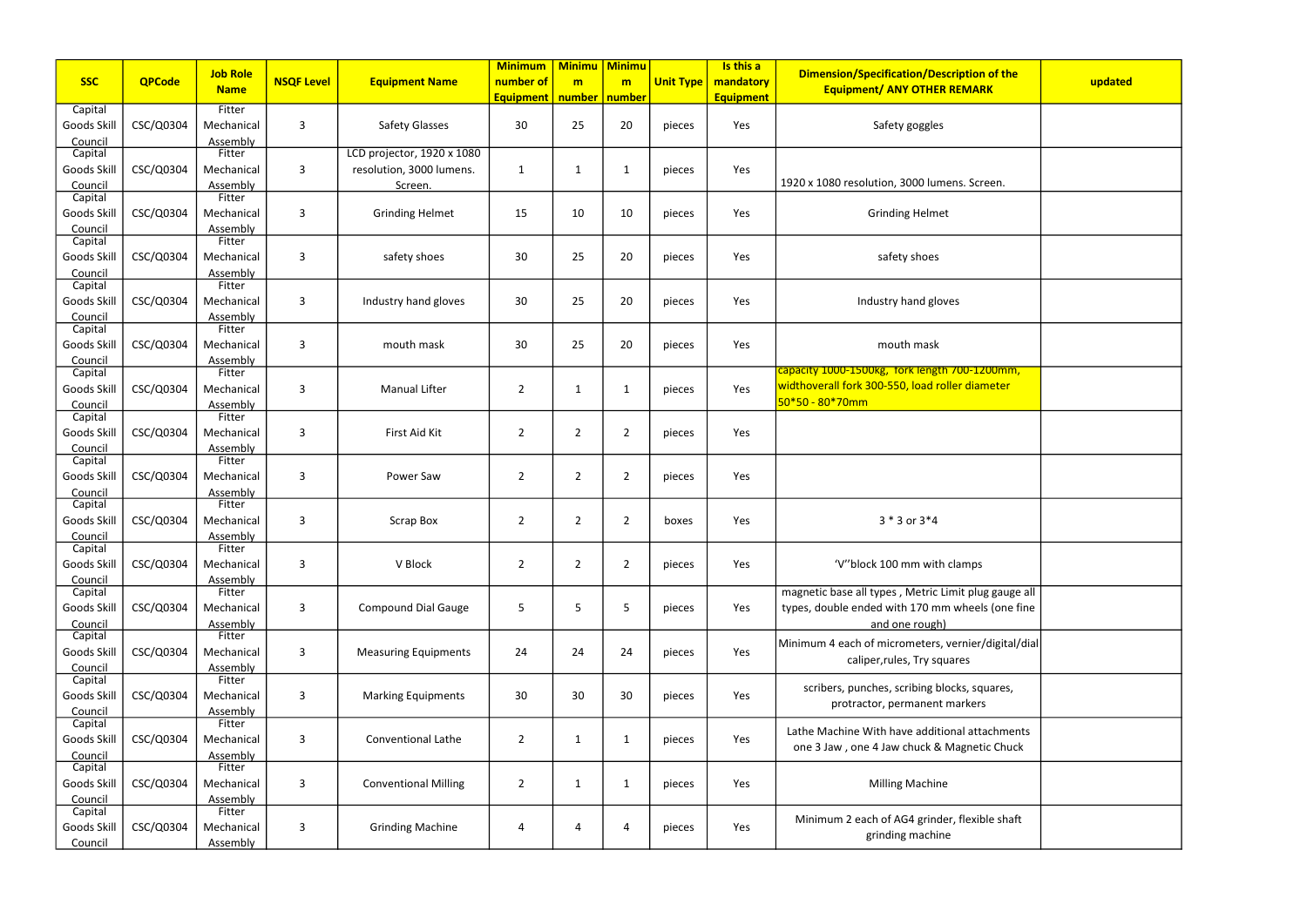| Capital                |           | Fitter                 |                |                                 |                |                |                |        |     |                                                  |  |
|------------------------|-----------|------------------------|----------------|---------------------------------|----------------|----------------|----------------|--------|-----|--------------------------------------------------|--|
| Goods Skill            | CSC/Q0304 | Mechanical             | $\overline{3}$ | <b>Surface Grinding Machine</b> | $\overline{2}$ | $\overline{2}$ | $\overline{2}$ | pieces | Yes | <b>Surface Grinding Machine</b>                  |  |
| Council                |           | Assembly               |                |                                 |                |                |                |        |     |                                                  |  |
| Capital                |           | Fitter                 |                |                                 |                |                |                |        |     |                                                  |  |
| Goods Skill            | CSC/Q0304 | Mechanical             | $\mathbf{3}$   | <b>Drilling Machine</b>         | $\overline{2}$ | $\overline{2}$ | $\overline{2}$ | pieces | Yes | Portable, pedestal drilling machine; minimum 2   |  |
| Council                |           | Assembly               |                |                                 |                |                |                |        |     | each                                             |  |
| Capital                |           | Fitter                 |                |                                 |                |                |                |        |     |                                                  |  |
| Goods Skill            | CSC/Q0304 | Mechanical             | 3              | Vice Mounted Tables 3Ft X       | 5              | 4              | 4              | pieces | Yes | 8 (Bench Vices) and 4 (Pipe Vice)                |  |
|                        |           |                        |                | 3Ft X 2.5Ft(H)                  |                |                |                |        |     |                                                  |  |
| Council<br>Capital     |           | Assembly<br>Fitter     |                |                                 |                |                |                |        |     |                                                  |  |
| Goods Skill            | CSC/Q0304 | Mechanical             | 3              | Weight Shell Hooks              | 60             | 30             | 30             | pieces | Yes | Minimum 10 each eye bolts (M6, M8, M10)          |  |
|                        |           |                        |                |                                 |                |                |                |        |     |                                                  |  |
| Council<br>Capital     |           | Assembly<br>Fitter     |                |                                 |                |                |                |        |     |                                                  |  |
| Goods Skill            | CSC/Q0304 | Mechanical             | $\mathbf{3}$   | <b>Locking Nuts</b>             | 90             | 60             | 60             | pieces | Yes | Minimum 20 each of M6, M8, M10                   |  |
|                        |           |                        |                |                                 |                |                |                |        |     |                                                  |  |
| Council<br>Capital     |           | Assembly<br>Fitter     |                |                                 |                |                |                |        |     |                                                  |  |
|                        | CSC/Q0304 | Mechanical             | $\mathbf{3}$   | Gasket                          | 15             | 10             | 10             | sheets | Yes | Thickness: 2.25 (Minimum length of 200MM * 150   |  |
| Goods Skill            |           |                        |                |                                 |                |                |                |        |     | MM)                                              |  |
| Council<br>Capital     |           | Assembly<br>Fitter     |                |                                 |                |                |                |        |     |                                                  |  |
|                        | CSC/Q0304 | Mechanical             |                |                                 |                |                |                |        |     | Minimum 20 each of M6, M8, M10                   |  |
| Goods Skill            |           |                        | 3              | Nuts & bolts                    | 90             | 60             | 60             | pieces | Yes |                                                  |  |
| Council<br>Capital     |           | Assembly<br>Fitter     |                |                                 |                |                |                |        |     |                                                  |  |
|                        |           |                        |                |                                 |                |                |                |        |     | Invertor or Generator set to take load of all    |  |
| Goods Skill            | CSC/Q0304 | Mechanical             | 3              | Power Backup/generator          | $\mathbf{1}$   | $\mathbf{1}$   | $\mathbf{1}$   | pieces | Yes | machines at a time                               |  |
| Council                |           | Assembly<br>Fitter     |                |                                 |                |                |                |        |     |                                                  |  |
| Capital                |           |                        |                |                                 |                |                |                |        |     |                                                  |  |
| Goods Skill            | CSC/Q0304 | Mechanical             | 3              | exhaust fan                     | 3              | 3              | 3              | pieces | Yes | exhaust fan                                      |  |
| Council                |           | Assembly<br>Fitter     |                |                                 |                |                |                |        |     | Minimum 5 each of Chisel, Center Punch, Divider, |  |
| Capital                |           |                        |                |                                 |                |                |                |        |     |                                                  |  |
| Goods Skill            | CSC/Q0304 | Mechanical             | 3              | Hand tools                      | 45             | 45             | 45             | sets   | Yes | clamps, scraper, chipping hammer, ball pein      |  |
| Council                |           | Assembly               |                |                                 |                |                |                |        |     | hammer, spanner set, screw driver set,           |  |
| Capital                |           | Fitter                 |                |                                 |                |                |                |        |     |                                                  |  |
| Goods Skill            | CSC/Q0304 | Mechanical             | $\mathbf{3}$   | Inside/Outside vernier Caliper  | 6              | 6              | 6              | pieces | Yes | 3 each of inside and outside vernier caliper     |  |
| Council                |           | Assembly               |                |                                 |                |                |                |        |     |                                                  |  |
| Capital                |           | Fitter                 |                |                                 |                |                |                |        |     |                                                  |  |
| Goods Skill            | CSC/Q0304 | Mechanical             | 3              | Level Sprit 15 Cm.              | 3              | 3              | 3              | pieces | Yes |                                                  |  |
| Council                |           | Assembly               |                |                                 |                |                |                |        |     |                                                  |  |
| Capital                |           | Fitter                 |                |                                 |                |                |                |        |     |                                                  |  |
| Goods Skill            | CSC/Q0304 | Mechanical             | $\mathbf{3}$   | File Wording 15Cm Smooth        | 4              | 4              | 4              | pieces | Yes |                                                  |  |
| Council                |           | Assembly               |                |                                 |                |                |                |        |     |                                                  |  |
| Capital                |           | Fitter                 |                |                                 |                |                |                |        |     |                                                  |  |
| Goods Skill            | CSC/Q0304 | Mechanical             | $\mathbf{3}$   | File Knife Edge 15Cm Smooth     | 4              | 4              | 4              | pieces | Yes |                                                  |  |
| Council                |           | Assembly               |                |                                 |                |                |                |        |     |                                                  |  |
| Capital                |           | Fitter                 |                |                                 |                |                |                |        |     |                                                  |  |
| Goods Skill            | CSC/Q0304 | Mechanical             | $\mathbf{3}$   | File Cant Saw 15 Cm.Smooth      | 4              | 4              | 4              | pieces | Yes |                                                  |  |
| Council                |           | Assembly               |                |                                 |                |                |                |        |     |                                                  |  |
| Capital                |           | Fitter                 |                | File Feather Edge               |                |                |                |        |     |                                                  |  |
| Goods Skill            | CSC/Q0304 | Mechanical             | 3              | 15Cm.Smooth                     | 4              | 4              | 4              | pieces | Yes |                                                  |  |
| Council                |           | Assembly               |                |                                 |                |                |                |        |     |                                                  |  |
| Capital                |           | Fitter                 |                |                                 |                |                |                |        |     |                                                  |  |
| Goods Skill            | CSC/Q0304 | Mechanical             | 3              | File Triangular 15Cm.Smooth     | 4              | 4              | 4              | pieces | Yes |                                                  |  |
| Council<br>Capital     |           | Assembly               |                |                                 |                |                |                |        |     |                                                  |  |
|                        |           |                        |                |                                 |                |                |                |        |     |                                                  |  |
|                        |           | Fitter                 |                | File Round 20 Cm. Second        |                |                |                |        |     |                                                  |  |
| Goods Skill<br>Council | CSC/Q0304 | Mechanical<br>Assembly | 3              | Cut.                            | 4              | 4              | 4              | pieces | Yes |                                                  |  |